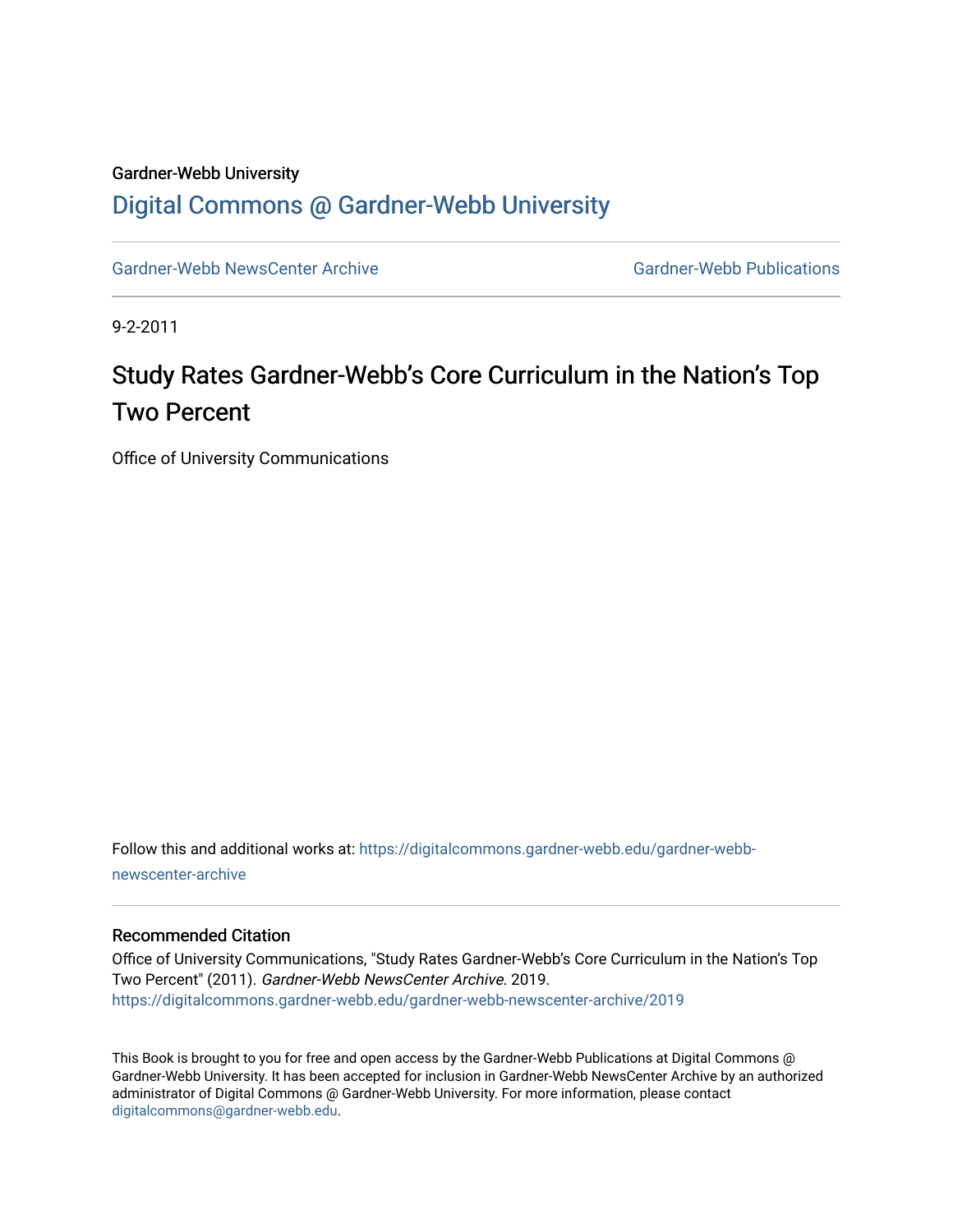## **Study Rates Gardner-Webb's Core Curriculum in the Nation's Top Two Percent**

**webpublish.gardner-webb.edu**[/newscenter/study-rates-gardner-webbs-core-curriculum-in-the-nations-top-two](https://webpublish.gardner-webb.edu/newscenter/study-rates-gardner-webbs-core-curriculum-in-the-nations-top-two-percent/)percent/

Office of University Communications **September 2, 2011** September 2, 2011

*GWU Among Only 19 Schools to Earn an "A" in This Year's "What Will They Learn?" Study*

*<u></u>* [awards](http://152.44.63.252/newscenter/?attachment_id=950) BOILING SPRINGS, N.C. – Gardner-Webb University's core curriculum ranks in the nation's top two percent for quality and breadth, according to the 2011- 2012 *[What Will They Learn?](http://whatwilltheylearn.com/)* study by the American Council of Trustees and Alumni (ACTA). The study rated all the major public and private colleges and universities in all 50 states—a total of 1,007 four-year institutions—on an "A" through "F" scale. Gardner-Webb was [among only 19 schools—](http://whatwilltheylearn.com/a-list)and the only school in the Carolinas—to earn an "A."

*[Click here](http://www.gardner-webb.edu/press/archives/september-2011/WWTL_PressRelease.pdf)* to read ACTA's *WWTL?*announcement release*.*

ACTA argues that for students to gain the knowledge and values necessary for responsible democratic citizenship, they should be required to take the following seven core [subjects: composition, U.S. government or history, economics, literature, math, science, and](http://whatwilltheylearn.com/criteria) foreign language at an intermediate level. "A"-rated schools require at least six out of the seven core courses, while "B" schools require four or five out of seven. There were 371 schools to earn ACTA's "B" rating, and more than 60% of schools earned a "C" or worse.

"The *What Will They Learn?* study is the only college rating system that focuses 100% on curriculum—not alumni giving or student-teacher ratios. Hundreds of schools across the country are abandoning the core curriculum, but Gardner-Webb is not one of them. And that's exactly what the American people want," said ACTA Press Secretary Daniel Burnett.

[A recent nationwide survey](http://www.gardner-webb.edu/press/archives/september-2011/WWTL_RoperSurvey.pdf) conducted for ACTA by the highly respected firm, Roper Public Affairs and Media, found that 70% of Americans believe colleges and universities should require that all students take basic classes in core subjects. That number jumps to 80% in the 25 to 34 year old age group, the segment that, according to ACTA's report, "includes recent college graduates looking for employment and often finding that prospective employers judge their skills to be deficient." ACTA's study proves that Gardner-Webb students, far from deficient, are prepared to excel in a variety of professional fields.

"It is greatly gratifying to receive this affirmation from an outside organization with the prestige of the American Council of Trustees and Alumni," said Gardner-Webb Provost Dr. Ben Leslie. "This recognition is quite simply a recognition of our faculty, who for years have expressed their deep commitment to general education by the ways in which they have